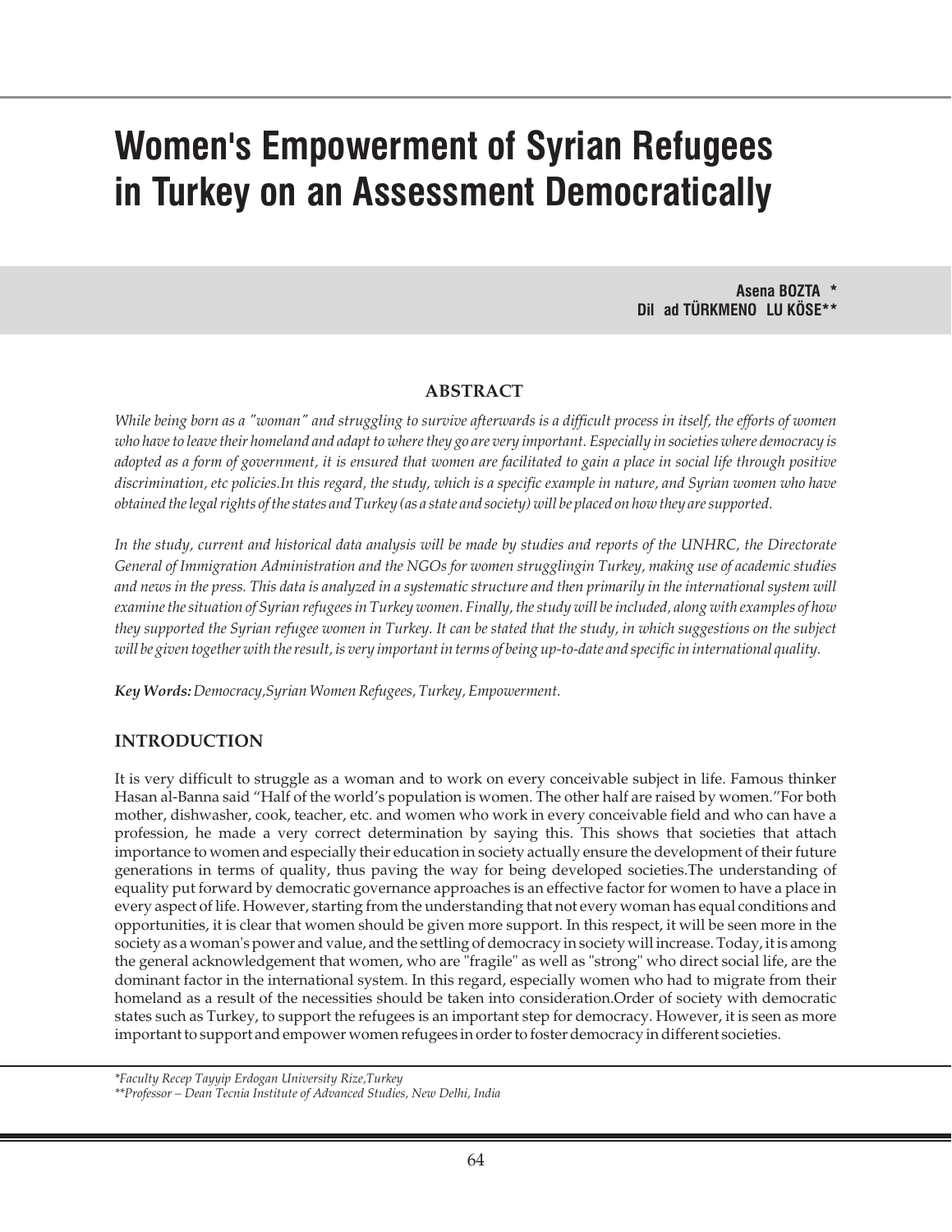The main subject of the study, women, constitute a Syrian refugee situation in the world and Turkey, and in particular the support given to them in Turkey. In this context, based on established democratic values, the support and projects that should be done for Syrian women are trying to be evaluated.Again, in the study, projects regarding the integration and social adaptation of Syrian refugees and their existence in business lines that can provide their livelihood will be discussed. In this respect, democracy and its requirements have been included in the theoretical framework. Then,Syrian women's status in the integration process will be examined together both in the light of the data obtained in this context, both at the state level with Turkey's support for Syrian women socially. As a result of the need to ensure social cohesion of Syrian women in Turkey and the livelihoods of both Turkey and the Syrian refugee women in the profession to do the acquisition, it will be presented in the form of suggestions.

# **1. Democracy in a Theoretical Context and Functionality of Democracy for Syrian Women**

Demos, which is a Latin word by its origin, means "demos" people, and "Kratos" means sovereignty-power. With this state of mind, the place where democracy finds its first application is known as the ancient Greek citystates. In these city-states called Polis, the people gather in a square called the agora and directly participate in the administration in the process of making important decisions regarding the administration of the city (Gözler, 2016: 103-107). Although democracy in this form is expressed as the first form of direct democratic administration, it is known that in the ancient Greek city-states, not the whole population, but only men over a certain age who had citizen status were represented. It is seen that there are still debates on it, but the differences in the meaning and shaping of democracy, which is claimed to be the most ideal form of government for modern and post-modern societies, are actually due to the social, economic and political differences of societies.

The understanding of democracy in the 21st century has started to emphasize the democratic administration, which is preferred by the global political system, especially in the types of radical democracy and deliberative democracy. Therefore, the expectations of developed democratic governance systems from countries trying to internalize their democracies have been within the scope of radical democracy and deliberative democracy types. With the deliberative theory of democracy and radical democracy theory put forward under the leadership of Jürgen Habermas, it is aimed for the people to participate in the administration in the most effective way. It can be said that the priority in deliberative democracy understanding is to find a solution to the administrative dilemmas of liberal representative democracy, which is known as 21st-century democracy. In particular, with the deliberative understanding of democracy in which Habermas's "communicative action" theory is based (Habermas, 2001), the people's participation in the administration, not only in order to determine the political power in election periods, but also in the post-election periods with different democratic participation tools and the impasse of representative democracy it is thought to solve. Because negotiation, both provides the emergence of different views and thoughts as a process of discovery, and it appears as a process of convincing each other of conflicting views. As a long-running and rational process, it will make it compulsory to share the common values of those who participate in the negotiation process (Erdoğan, 2012: 2). Therefore, it is thought that the criticized aspects of liberal representative democracy, such as limiting the participation of citizens in the government with the election period, reinforcing the understanding of majority rather than pluralist administration, turning political parties into a bureaucratic apparatus of the state that only addresses citizens during the election period, can only be overcome with the understanding of deliberative democracy. As a matter of fact, in deliberative democracy, it is seen that the concepts of the public sphere, accountability and legitimacy come to the fore in proportion to the 21st century understanding of global politics.

When we try to evaluate this more participatory and more humane form of democracy in terms of Syrian Refugee Women, it is obvious that the result seems more gratifying. Because the principle of equality comes to the fore with the opportunities provided by democratic administrations. Again, as a step beyond this principle of equality, "positive discrimination" against women and refugees can be considered as one of the basic points for the solution of the problems.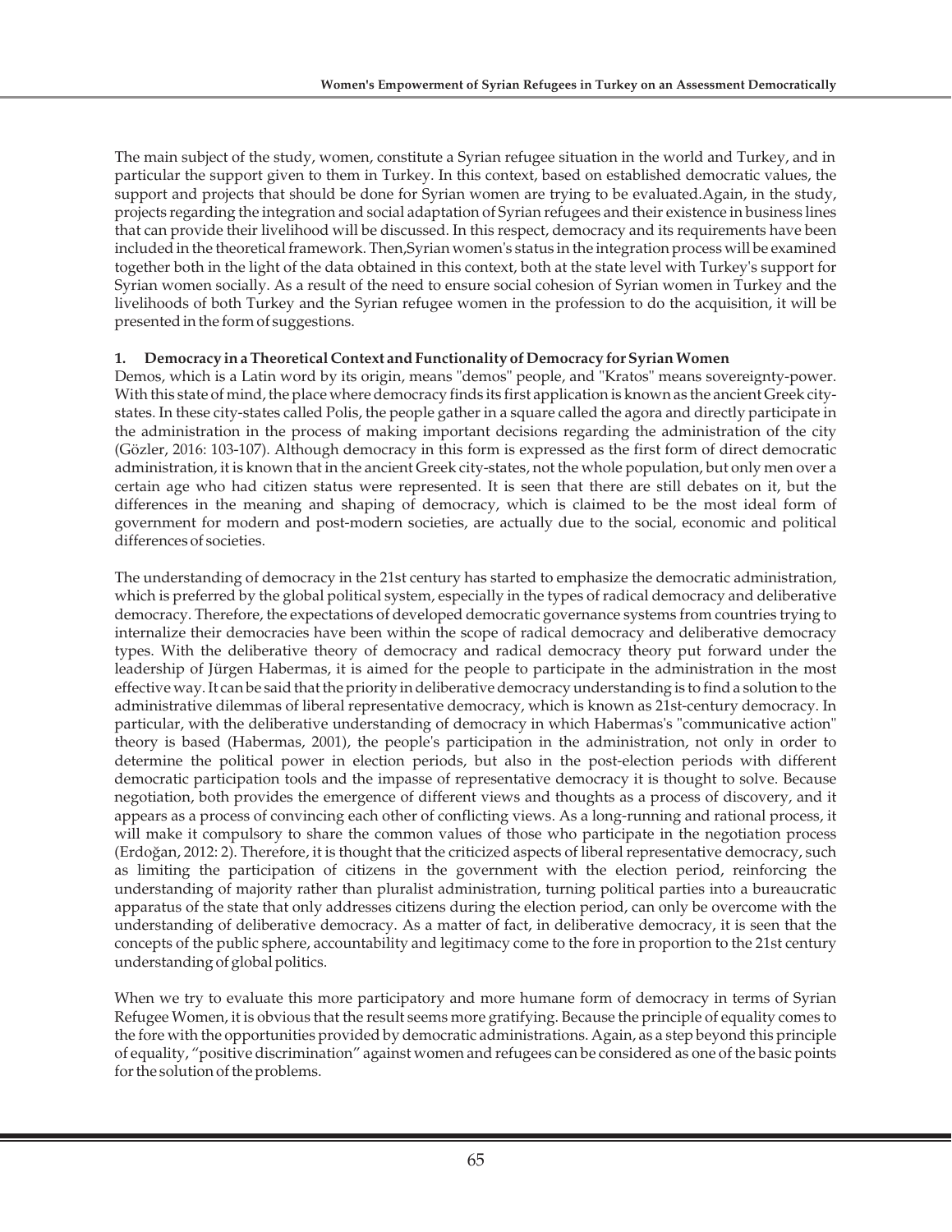Human beings are valuable creatures with a number of different characteristics in addition to the characteristics they share with other living things. This idea is stated in Article 1 of the Universal Declaration of Human Rights (UDHR), "Every human being is born free, equal in dignity and rights. Equipped with reason and conscience, he behaves towards each other with an understanding of brotherhood ". According to the 2nd article of the declaration, "Everyone; It has the right to live equally and freely without any discrimination such as race, color, sex, language, religion, political or other opinions, national or social origin, property, birth or any other status " (www.un.org., 2021). From this point of view, the main expectation from humanity is to ensure equality in basic vital areas and to avoid discrimination. The emergence of discrimination as the equality opportunities offered by countries to their citizens based on the understanding of the social state is one of the most common definitions. But wars, extraordinary disasters… etc. It only requires countries to support their own citizens as well as citizens of other countries. At this point, expanding the scope of positive discrimination may also be important in preventing discrimination between societies.

Providing diversity can be defined as increasing the representation of groups defined as disadvantaged in all areas of life. In this respect, "positive discrimination" is sometimes used to define policies developed to serve the purpose of ensuring cultural diversity in multicultural societies, and it is also seen as a tool of multicultural policies (Özkazanç, 2001: 114). In this context, the understanding of democratic management can be presented as a solution proposal for both increasing the visibility of Syrian refugee women and their empowerment. It overlaps with the understanding of negotiating / participatory democracy so that Syrian refugee women can be supported positively and continue their lives as strong individuals. In this sense, democracy will exist not only for the citizens of the existing society but for everyone living in the society.

#### **2. Syrian Women Refugees inTurkey and The World**

It is possible to see the effects of the civil war dated March 15, 2011, which is called the Arab Spring in Syria, mostly on women and children. In the report of the Euro-Mediterranean Human Rights Network (EMHRN), it is known that gender-based violence is used as a weapon of war, rape cases have been documented in seven cities, including Damascus, and these rapes took place during anti-government demonstrations, at security points or places of detention (Euro-Mediterranean Human Rights Network, 2015).

Similarly, in a statement made by the Syrian Human Rights Network (SNHR) in November 2013, it was stated that more than 10 thousand women lost their lives and more than 7 thousand women were subjected to sexual violence in the operations carried out by the security forces. In addition, SNHR states in its report in 2018 that 27,226 Syrian women and 28,394 Syrian women in the 2020 report have lost their lives since 2011 (SNHR, 2018; SNHR, 2020).This situation, which can be described as a shame for humanity, is especially expressed by democratic countries and international organizations. However, defining it as a shame for humanity is of course not enough to solve the problems of Syrian refugee women. Some countries such as Turkey seeks to provide facilities-based positive discrimination for this group.

Women who cannot bear the devastating effects of war find the remedy to migrate and bring the psychological and physical effects of the war to their places of migration. Therefore, when we look at the statistical data, it is noted that women migrate more and are affected more by the war (Demirbaş and Akyiğit, 2018: 125). This situation shows that, according to Castles and Miller (2008), immigration becomes feminized. What is meant by the feminization of migration is that women who participate in the migration process independently act more comfortably, making up half of the migrants (Barın, 2015: 22-35).

Syrians remaining in the international system, and most women are forced to migrate hosting Syrian refugees in Turkey states that constitute the next part of the study.

#### **2.1. Syrian Women Refugees in The World**

Today, the Syrian immigrant population fleeing the Syrian War in 2011 constitutes 1/3 of the global refugees in the international system with 6.6 million. 3.6 million of them are shelters in Turkey. (EASO, 2020: 8). However, the vast majority of more than 80% of the residence of the Syrian refugees in Turkey is known that consists of women and children (Middle East Monitor, 2020), but their numbers in the world are not clearly available.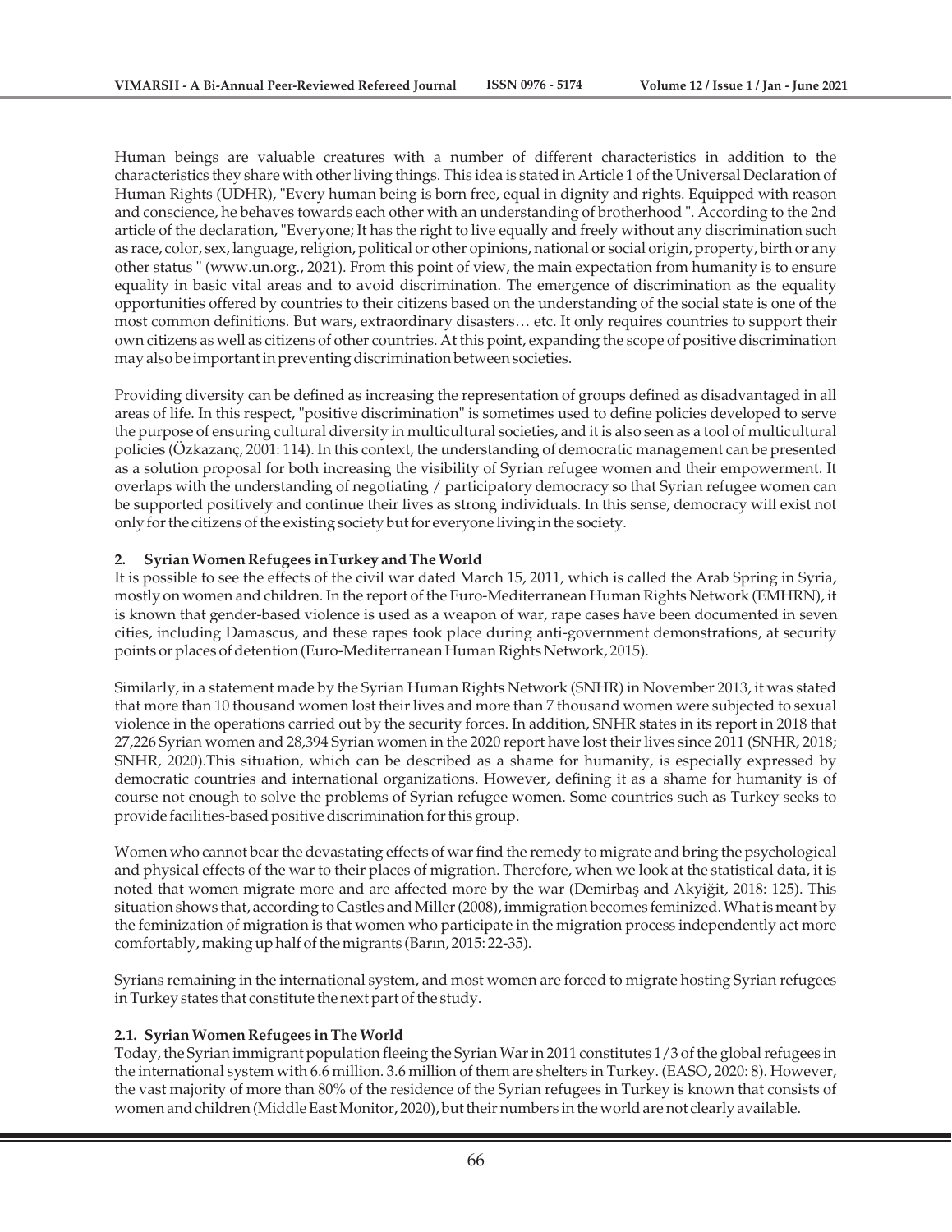Looking at the general characteristics of migration in the international system, it is observed that it is from undeveloped countries to developed countries. In this context, the Syrian population in the international system, in order to increase their comfort level immediately after the war, generally targeted Western countries, Turkey's "transit country" is in the position can be expressed (Nurdoğan et. Al., 2016: 222-223).The socio-economic inadequacy of the countries can make the living conditions of Syrian women who are refugees more difficult. In this context, the Syrian neighbours of Turkey, although well-intentioned as a priority if the facilities offered in line with the door open "transit country" has come to that situation.

However, it can be understood from the policies and practices towards Syrian immigrants in recent years that developed Western states in the international system, especially European states, do not want immigrants and refugees. These policies are implemented in the form of more refugees in neighbouring countries such as Turkey in order to finance them not to provide them orientation. The main reason for this is that the refugees are perceived as a threat to the nation-states by the developed Europeans (Nyers, 2008: 56-59). The decisions taken and policies implemented in this direction actually reflect the European states' perspective on the refugee and immigrant problem (De Genova, 2002: 1; Hampshire, 2008: 14-20). The perspective of the developed Western societies towards refugees and immigrants triggers the exclusion of refugees from society and the increase of campaigns organized for the expulsion of refugees. (Bloch and Schuster, 2005: 491-512).

Considering that Syrian women refugees constitute the vast majority of the total Syrian refugee population, see that their duties as "women" are added to their duties such as combating migration, adaptation, gaining a profession and making a household, and meeting the needs of their children in difficult conditions such as education, health, accommodation, nutrition, etc. is possible (Genç, H. D. and Öztürk, D., 2016: 75- 84).Considering their numerical majority and need, giving positive support to Syrian refugee women within the scope of the refugee law can be seen as an important suggestion in solving the problems. Within the scope of positive discrimination, especially the employment, accommodation and education opportunities to be offered to the refugee women population can solve most of the problems.

#### **2.2. Syrian Women Refugees inTurkey**

Turkey, known as a "hospitable country" in the international system, throughout history has hosted the immigrant population. Today, it shows this feature to the Syrian immigrants, whose number is increasing every year in the country, which is called the biggest migration influx of recent years. So much so that Turkey, more than half the world's population of 6.6 million immigrants (3.6 million) carries the hosting country property for 7 years (UNHCR, 2020).





*Search: The Directorate General of Migration Management, 2020).*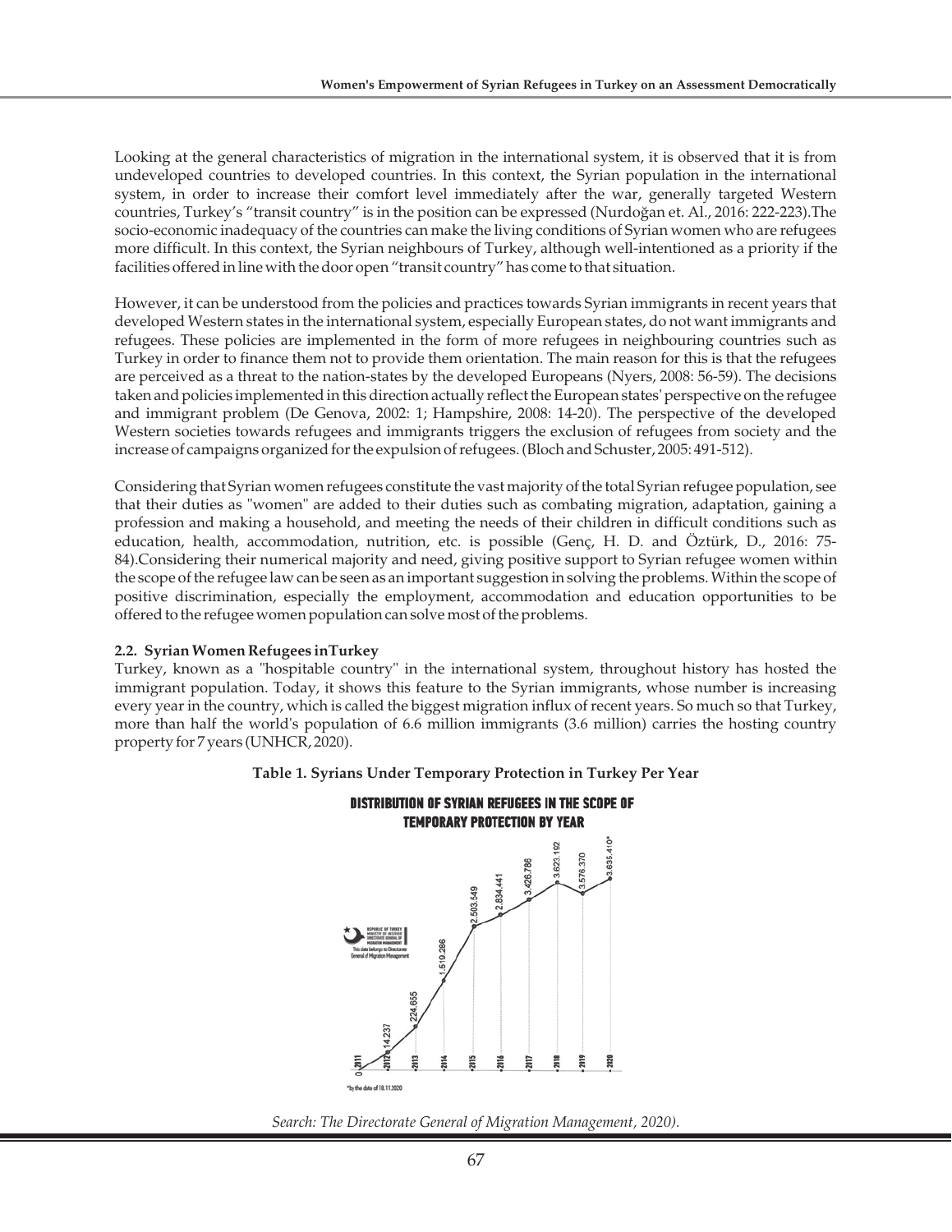After the Syrian War in 2011, the number of Syrian refugees in Turkey as of 2020, showing a rapid rise, 1,679,603 are women refugees. The most intense age group among these is the 19-54 age group(The Directorate General of Migration Management, 2020). This age group is often called the "prime" age group. It is also defined as the working-age population (AFAD, 2014: 21). Nearly half of the women with the Syrians in Turkey, note that the working-age and being in a position to be able to contribute to the workforce is attractive (Akpınar, 2017: 24). On the other hand, the high population of young Syrian women under the age of 19 (48%) indicates that the number of potentially working women will be higher in the coming years.

#### **Table 2. Syrian Women Refugees in Turkey in 2020**



*Search: The Directorate General of Migration Management, 2020).*

Recently, as a result of the unwillingness of European countries Syrian refugees in Turkey "transit country" perspective has changed direction and is now in Turkey "destination country" has begun to see it as. Therefore, to complete the adaptation of Syrian refugees who settled in Turkey is of paramount importance. Given the potential of female Syrian refugees in Turkey, "the woman" in the name to contribute to the country they live in and experience is very important for correct guidance and support. For example, potential Syrian women refugees; basic education and home economics, health, nutrition, etc., as well as entrepreneurship education, vocational training etc. in the field of education by Turkey to contribute to adaptation so that the country will also be accelerated.At this point, positive discrimination expressed in a theoretical framework can be seen as an extremely important problem-solving method for Syrian women refugees. The inclusion of refugee women and expanding the scope of positive discrimination is considered both in Turkey and refugees who were followed Adopt may relieve the refugee population.

# **3. Empowerment to Syrian Women Refugees inTurkey**

After the civil war in Syria, Turkey, showing an increase in the number of Syrian refugees in Turkey Syrian women, international and at the national level in the process, it was found help and support in getting support. Syrian refugees who spent more than \$ 40 billion in all of Turkey, is the largest donor country providing financial support in this regard (Birgün, 2019).As for women refugees in Turkey, practices are made that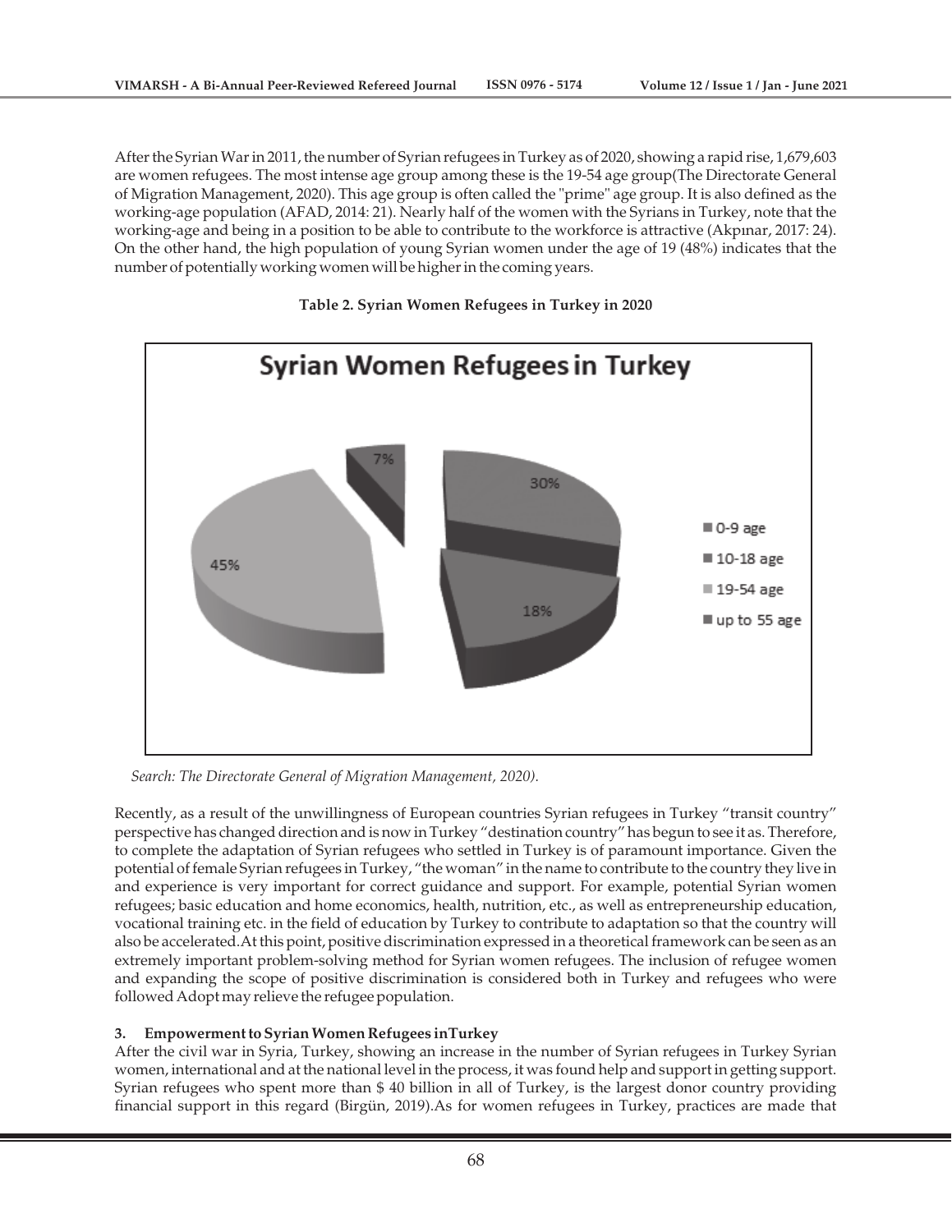facilitate their adaptation as well as encourage them to enter and adapt to business life economically along with social life. It is possible to see the best example of these in Turkish and vocational courses provided by each municipality for Syrian refugee women to communicate effectively (Konrad-Adenauer-Stiftung, 2019). Similarly, the International Labor Organization (ILO)'s "Increasing of the Syrian Women, Girls and Host Communities of Resistance In Turkey Project" (ILO, 2019), the Republic of Turkey Ministry of National Education's"Ministry of Education Syrian children of Turkish Education System Integration Support Project" and"Conference on Entrepreneurial Women in Development and Social Interaction" (Republic of Turkey Ministry of Family and Social Policies, General Directorate on the Status of Women, 2016)organized by the Ministry of Family and Social Policies in cooperation with Ankara Development Agency and Syrian Friendship Association are promising.

For Syrian refugees in Turkey, outside of public institutions, many international/national organizations and NGOs also illustrate the importance of a structure that prioritizes women and women. These include the Association for Solidarity with Asylum Seekers and Migrants (SGDD-ASAM), the German International Cooperation Association (GIZ), the United Nations International Children's Emergency Fund (UNICEF), The World Bank (WB), the Refugees' Association, the Association for Women and Democracy (KADEM), etc. Many examples such as.

On the other hand, it is stated in UN Women reports that more than 90% of Syrian women, most of whom struggle to survive on a low income due to the cultural structure they come from(Khattab and Myrttinen, 2018: 16), are not aware of work permit regulations (UN Women and ASAM, 2018).

However, Turkey makes an effort for Syrian women refugees, attaches great importance to the basic needs of these women: shelter, health and education. Turkey works for the Syrian refugee women, taking into consideration the relevant reports and manages over 9 years in a good way and opens the way for business and employment for these women. In this context, it primarily makes legal regulations.

# **CONCLUSION AND RECOMMENDATIONS**

After World War II, the second-largest migration wave is Syrian migration, that is the reason for the international arena's focus on Turkey last 9 years. In this context of Turkey, both international and national organizations, government agencies and NGOs are also included in the focus. The migration to Turkey, recognized as a "hospitable country", the most important difference from the others, is hosting a society that does not have the same ethnic origin, is located in the same geography but does not have a common cultural background.

In this process, to be examined within the scope of positive discrimination, both the "fragile" and "strong" women's place in the structure and location of migration in Turkey is the main starting point of the study. The net proportion of women in the Syrian refugee population, which is 6.6 million worldwide, is unknown. The rate of refugee women in 3.6 million Syrian refugees in Turkey has been 46.19%. When a section of them in the 45% considered to have the potential labor force, much more active policy in this regard and can be stated that Turkey should make legal arrangements.

In this respectwithin the scope of positive discrimination, in Turkey and all over the world, supporting the Syrian women's formal employment and a number of encouraging steps to be taken. These can be listed as; conducting vocational training or job placement programs for women, encouraging women in places where economic participation is low, developing gender-sensitive approaches across the country, funding programs to improve the skills of Syrian women and increase their employability, Encouraging practices and regulations that support gender equality, making more detailed funding and reporting for women (for the development of gender-sensitive indicators), developing confidential complaint mechanisms within companies and strengthening accountability mechanisms, increasing commitment to women-friendly workplaces, Increasing gender sensitivity will help Syrian women who have successfully set up their business or are hired by Turkish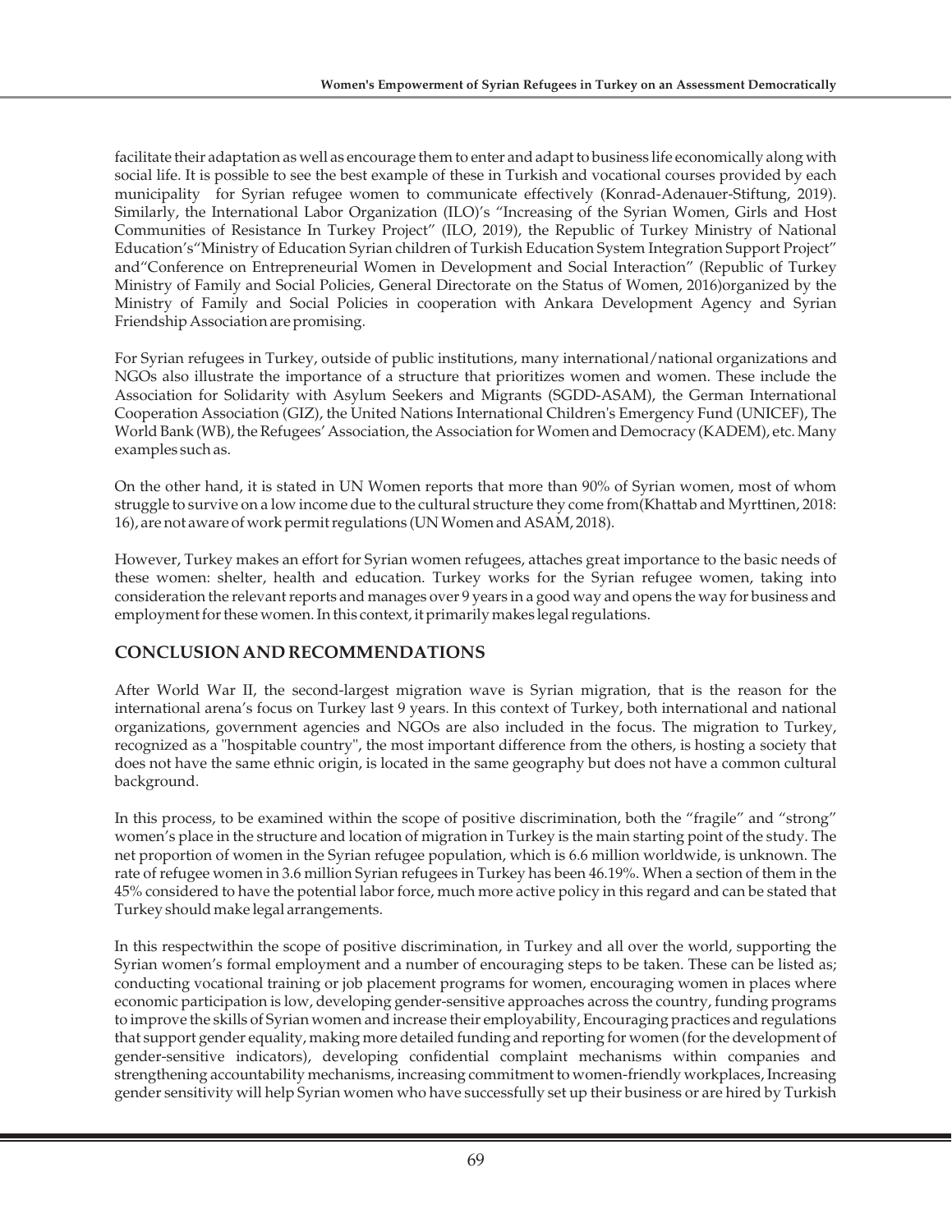companies. Creating "champions" by citing Syrian female employees and entrepreneurs like herself to mentor for building or career development(İGAM, 2019: 5-7).

It should not be forgotten that the participation of women in the labor market is the most important factor that will bring about social integration, as well as making important contributions in terms of overcoming barriers such as language and culture.

# **BIBLIOGRAPHY**

- *AFAD, (2014). "Syrian women in Turkey", https://www.afad.gov.tr/upload/Node/2376/files/80– 20140529154110–turkiye\_deki–suriyeli–kadinlar\_2014.pdf, (Access 11.11.2020).*
- *Akpınar, T. (2017), "Syrian Refugee Children and Women's Experiences Problems in Turkey In the Context of Social Policy", Balkan and Near Eastern Journal of Social Sciences, 03 (03), pp. 16-29.*
- *Alev Özkazanç, 'Eğitim ve Çokkültürlülük: Amerikan Üniversitelerinde Irk ve Kültür Savaşları, Ankara Üniversitesi SBF Dergisi 55/4, (2001): 114.*
- *Barın, H. (2015), "Problems and Solutions That Syrian Women Living in Turkey in a Social Context", Journal of Migration Studies, 1(2), pp. 10-56.*
- *Birgün (2019), "Erdogan: the money we spend for asylum seekers has exceeded \$ 40 billion", 17 December, https://www.birgun.net/haber/erdogan-siginmacilar-icin-harcadigimiz-para-40-milyar-dolari-asmis-durumda-280421 (Access 06.11.2020).*
- *Bloch, A. and Schuster, L. (2005), "At the extremes of exclusion: deportation, detention and dispersal", Ethnic and Racial Studies, 28(3), pp. 491-512.*
- *Castler, S., and Miller, M. (2008), The age of migration: international migration movements in the modern world, (Trans. Bal, B. U. and Akbulut, İ.), İstanbul, Bilgi University Publication.*
- *De Genova, N. (2002), "Migrant 'illegality' and deportability in everyday life", Annual Review of Anthropology, 31.*
- *Demirbaş, B. and Akyiğit, H. (2008), "Positive and Negative Effects of Social Networks on the Integration Process of Syrian Refugee Women", Muhakeme Journal, 1 (2), pp. 123-133.*
- *Erdoğan, M. (2012). "Müzakereci Demokrasi ve Sınırları". 10. Yıla Armağan. İstanbul Ticaret Üniversitesi Sosyal Bilimler Dergisi, Yıl:11, Sayı:22, ss. 25-43.*
- *Euro-Mediterranean Human Rights Network (2015), "Detention of Women in Syria: a weapon of war and terror",*  Report, Copenhagen K-Denmark, pp. 1-44, https://euromedrights.org/wp*content/uploads/2015/06/EMHRN\_Womenindetention\_EN.pdf (Access 11.11.2020).*
- *European Asylum Support Office (EASO), 2020, "Annual Report on Asylum Status in the European Union", EASO Asylum Report 2020, pp. 1-26, https://easo.europa.eu/sites/default/files/EASO-Asylum-Report-2020- Executive-Summary-TR.pdf (Access 22.11.2020).*
- *Genç, H. D. and Öztürk, D. (2016), "Syrians in Turkey Women: Current Situation, Problems and Proposed Solutions", Journal of Liberal Thought, year 21, number: 84, fall, pp. 67-91.*
- *Gözler, K. (2016). Anayasa Hukukuna Giriş. Ekin Yayınları: Bursa.*
- *Habermas, J. (2001). İletişimsel Eylem. Kabalcı Yayınları: İstanbul.*
- *Habermas, J. (2002). Öteki Olmak Öteki İle Yaşamak. Yapı Kredi Yayınları: İstanbul*
- *Hampshire, J. (2008), "Regulating migration risks: the emergence of risk-based border controls in the UK", Sussex Centre for Migration Research Working Paper, School of Oriental and African Studies, London.*
- *Holden, B. (2007). Liberal Demokrasiyi Anlamak. (H. Bal, çev.). Liberte Yayınları: Ankara.*
- *ILO (2019), "Increasing of the Syrian Women, Girls and Host Communities of Resistance In Turkey Project", https://www.ilo.org/ankara/projects/WCMS\_702141/lang--tr/index.htm (Access 14.11.2020).*
- *İGAM (2019), "Labor Market Integration of Syrian refugees in Turkey: Obstacles and Opportunities", March, https://igamder.org/uploads/belgeler/DSP-IGAM-Turkey-Final-Policy-brief-Feb-2019-Tur.pdf (Access 12.10.2020).*
- *Khattab, L. ve Myrttinen, H. (2018), "Most of the men want to leave: Armed groups, displacement and the gendered*  webs of vulnerability in Syria", International Alert, https://www.international*alert.org/sites/default/files/Gender\_VulnerabilitySyria\_EN\_2017.pdf. (Access 06.10.2020).*